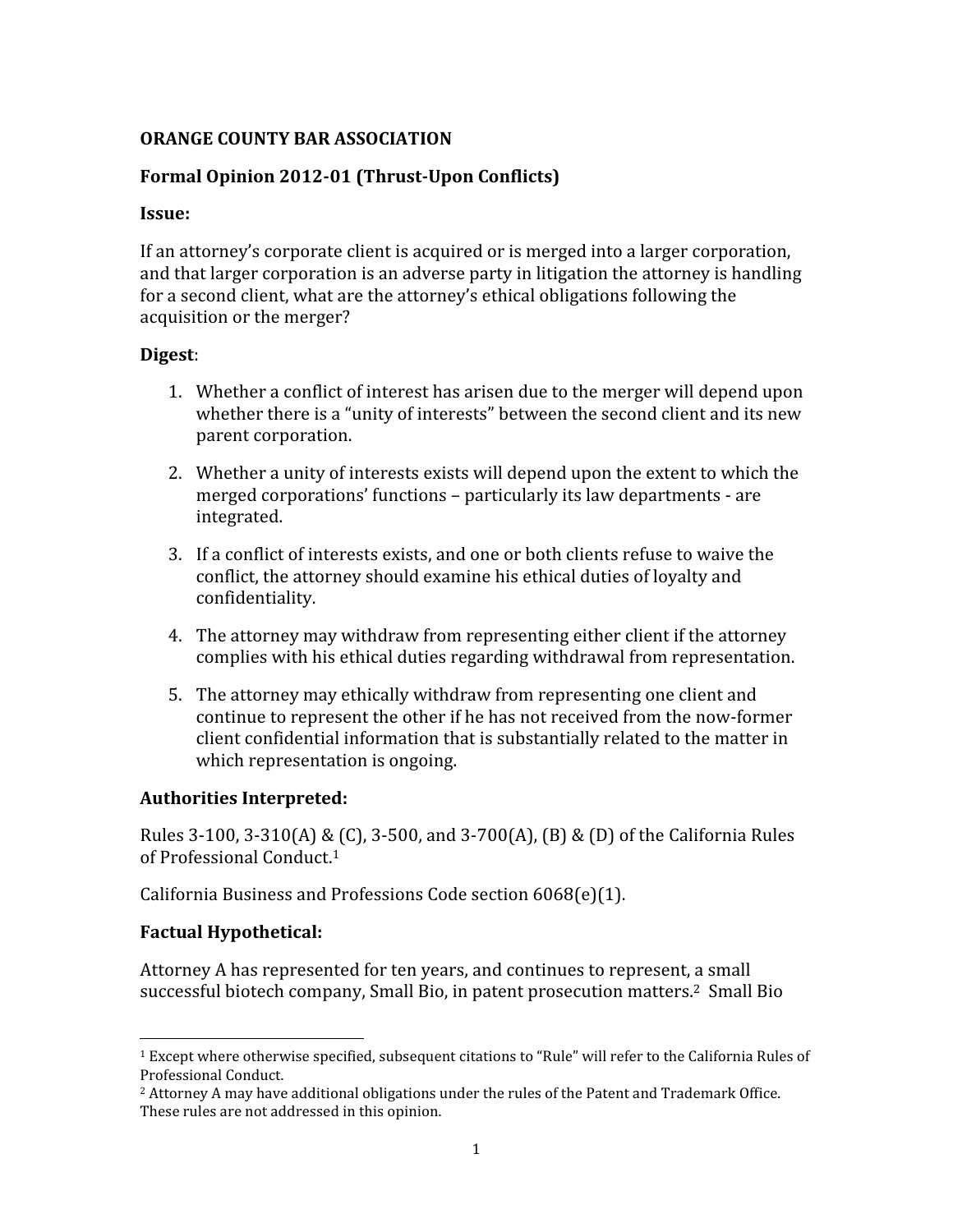has a law department consisting of one General Counsel ("GC") and two other attorneys.

Simultaneously, Attorney A represents Long-Time Client ("LTC"), a fairly large corporation. Attorney A's primary work for LTC has involved handling patent litigation against Big Bio – a large, multi-national biotech company with many offices and subsidiaries worldwide. The case,  $LTC$  v. Big Bio (the "Litigation"), is approaching the close of discovery, and summary judgment motions will be filed within the next two months.

Small Bio's GC has just informed Attorney A that, effective immediately, Small Bio has been acquired by Big Bio in a stock sale and is now a wholly-owned subsidiary of Big Bio. As a consequence of the newly-created parent-subsidiary relationship between Big Bio and Small Bio, the acquisition may create a conflict of interest for Attorney A's continuing representation of LTC against Big Bio in the Litigation. As of this time, none of Big Bio's confidential information pertaining to the litigation has passed between the newly-merged entities.

Small Bio informs Attorney A that it will continue its operations at its current location, that current management and executives will continue to run Small Bio, and that Small Bio's GC will continue to represent Small Bio. However, the GC of Small Bio will begin reporting to the General Counsel of Big Bio, and will work under his direction. Small Bio's GC will not be performing any legal work for Big Bio and/or its affiliates.

What are the ethical issues and obligations Attorney A must consider in addressing the potential conflict of interest with respect to simultaneously representing LTC and Small Bio now that Small Bio is owned by Big Bio?

# Legal Principles Pertaining to Parent-Subsidiary Conflicts:

Until 1999, the relevant standard in determining whether a law firm would have a conflict if it took on a representation adverse to a corporate parent of an existing client was whether the parent and subsidiary were "alter egos", as set forth in Brooklyn Navy Yard Cogeneration Partners, L.P. v. Superior Court, 60 Cal. App. 4th 248 (1997). Under the alter ego test, the parent and subsidiary are regarded as separate entities for purposes of conflicts of interest unless the parent and subsidiary are alter egos of each other.

Not long after the Brooklyn Navy Yard decision, however, the alter ego analysis set forth in it was rejected by a different California Court of Appeal in the seminal decision, Morrison Knudsen Corp. v. Hancock, Rothert & Bunshoft, 69 Cal. App. 4th 223 (1999). The Morrison Knudsen court pointed out that the alter ego test was not developed to resolve conflicts of interest, and, further, that an alter ego analysis under California law involved the examination of more than fourteen separate factors, many of which were irrelevant to a conflict of interest inquiry. Id. at 249- 250. Morrison Knudsen thus adopted a "unity of interests" test, recognizing that it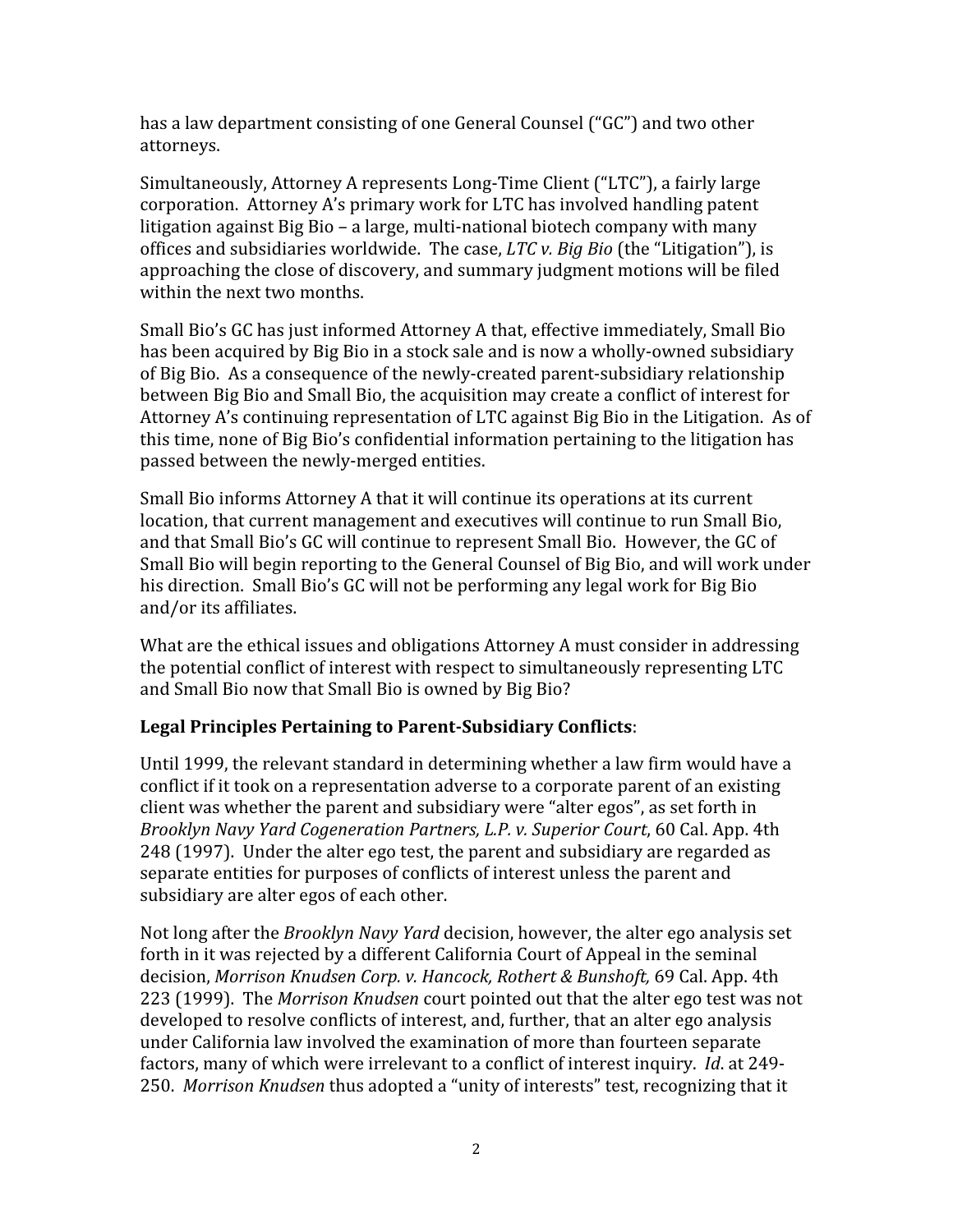may not be a bright-line rule, but expecting that this test "will continue to [be] develop[ed] on a case-by-case basis." Id. at 253.

Despite Morrison Knudsen's repudiation of Brooklyn Navy Yard, Brooklyn Navy Yard has not been overruled. Thus, the alter ego test for parent-subsidiary conflicts still is theoretically viable. However, most California courts follow Morrison Knudsen's unity of interests test to resolve conflicts of interests, which involves an analysis of factors including the following to determine whether the parent's and subsidiary's interests are united:

- In work involving one party to the merger, the lawyer received confidential information that was substantially related to the claim against the other.
- The parent controls the legal affairs of the subsidiary.
- There are integrated operations and management, overlapping functions, and personnel – especially important is whether the law departments are integrated.
- The law firm's relationship with one entity within a corporate family might give the firm a "significant practical advantage" in a case against another entity in the same corporate family.
- The parent and subsidiary were covered by the same insurance policy on the project at issue.

# See, e.g., Morrison Knudsen, 69 Cal. App. 4th at 247, 253.

These cases arose in the context of disqualification motions. The California Business and Professions Code, however, imposes ethical duties that are much broader than those considered in disqualification. In particular, they include:

- the duty to avoid representation of adverse interests, including in the context of representation of an organization;
- the duty to protect confidential information;
- the duty of loyalty to one's client; and
- restrictions regarding mandatory and permissive withdrawal from representation.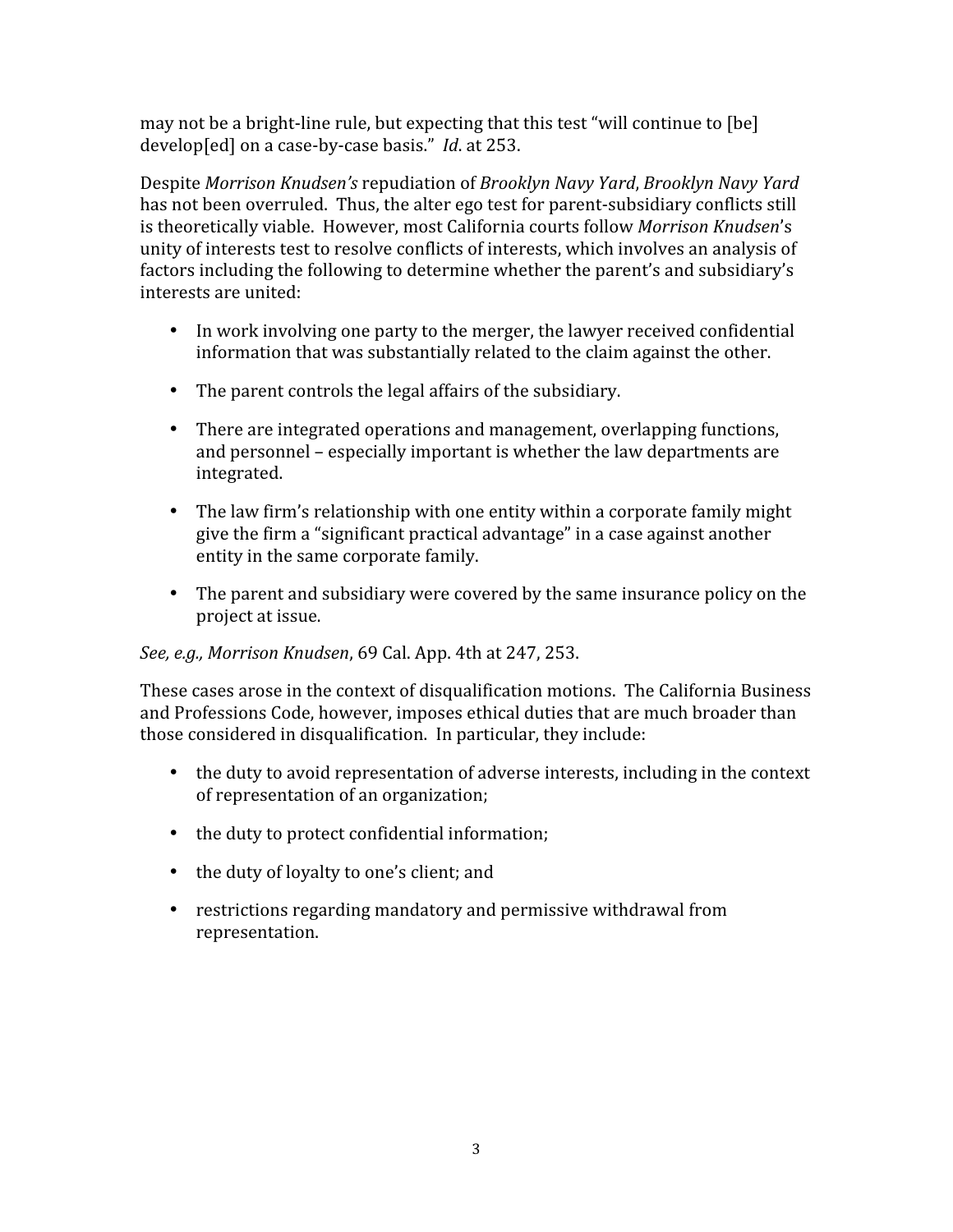## Discussion:

I. Following the Acquisition, Has a Conflict of Interest Arisen between Attorney A's Representation of LTC and His Representation of Small Bio, Now that Small Bio Is a Wholly-Owned Subsidiary of Big Bio?

Rule 3-310(C)(3) provides that "a member shall not, without the informed written consent of each client: … "[r]epresent a client in a matter and at the same time in a separate matter accept as a client a person or entity whose interest in the first matter is adverse to the client in the first matter."

Attorney A first must determine whether a conflict actually is created when Small Bio becomes a subsidiary of Big Bio. Applying the Morrison Knudsen factors to Small Bio and Big Bio as of the date of merger (or shortly thereafter, when Attorney A first learns of it), Small Bio and Big Bio do not appear to have a unity of interests – yet. The physical location of Small Bio remains the same, and Small Bio will continue with its current management. On the other hand, there is some indication that the law departments of Small Bio and Big Bio may become integrated because Attorney A learns that Small Bio's GC now will begin reporting to the GC of Big Bio.

The law departments are not wholly integrated at this time, however, because Small Bio's GC (and not Big Bio's GC) will continue to interface with Attorney A, and Small Bio's GC will not be counseling any other affiliate of Big Bio. Nonetheless, Attorney A should monitor the situation, because in the event the law departments become further integrated in the future, a conflict may arise. For example, although Small Bio's GC reports to Big Bio's GC, the functions are not fully integrated, as Small Bio's GC is not doing any work for Big Bio's GC or other subsidiaries. Moreover, no confidential information regarding the parent has passed to the subsidiary. If Attorney A observes that the circumstances of the merger have changed in a way that now gives rise to a conflict, Attorney A must inform all parties of the conflict. See Rule 3-500 ("A member shall keep a client reasonably informed about significant developments relating to the employment or representation.").<sup>3</sup>

Attorney A should stay informed and continue to evaluate whether any changes in the relationship between Big Bio and Small Bio, and the nature of the confidential information received or strategic advantage gained in the Litigation, could give rise to a conflict.

## II. Assuming a Conflict Exists, Can It Be Waived by Obtaining Informed Written Consent from the Clients?

If Attorney A determines, based on the Morrison Knudsen factors, that a conflict of interest exists, then the situation involves a "thrust-upon" or "springing" conflict –

<sup>&</sup>lt;u>.</u>  $3$  See, e.g., Pennwalt Corp. v. Plough, Inc., 85 F.R.D. 264, 272 (D.Del. 1980) (federal court allowed firm to withdraw, noting that no conflict yet existed, but that the relationship between the parent and its new subsidiary was evolving in a way that inevitably would create one).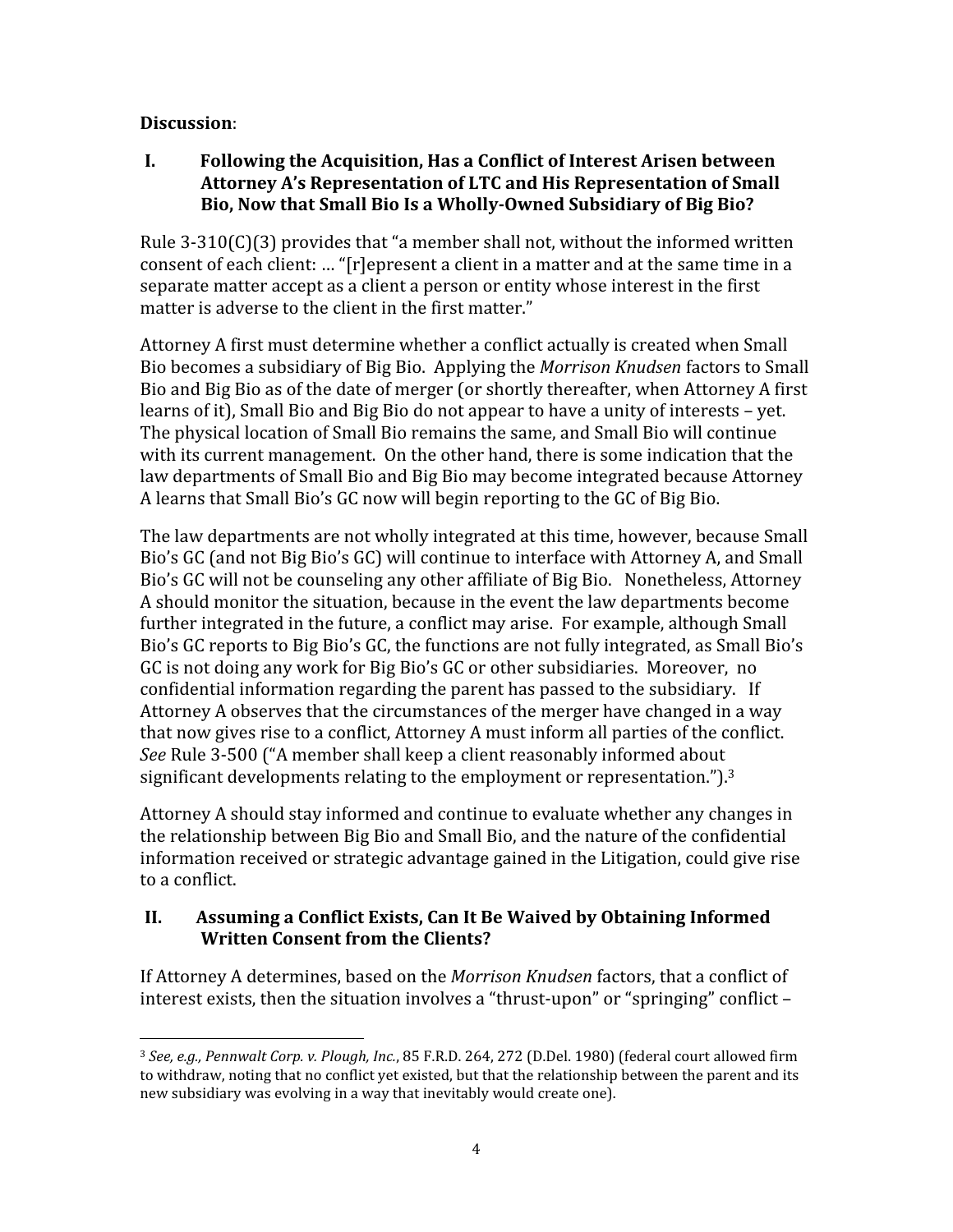that is, a conflict that Attorney A did not create. To the contrary, Big Bio created the conflict by acquiring Small Bio. Attorney A (and his Law Firm) and LTC are innocents. In Truck Ins. Exch. v. Fireman's Fund Ins. Co., 6 Cal. App. 4th 1050, 1057 (1992), the court granted a motion to disqualify counsel where the law firm created the conflict, and distinguished inadvertent conflicts: "'These other decisions, in large part, are based upon the premise that courts should not allow a law firm to profit from a conflict of interest which it created."" Id. at 1059 (quoting Gould, Inc. v. Mitsui Min. & Smelting Co., 738 F. Supp. 1121 (N.D. Ohio 1990)).

Nonetheless, regardless of who created the conflict, Rule 3-310(C) forbids attorneys from representing clients with adverse interests, unless informed written consent has been obtained from each client. Consent under Rule 3-310(C), however, is only "informed" if the client's decision is made "on the basis of adequate knowledge of the facts and an awareness of the consequences of the decision." Sharp v. Next Entm't, Inc., 163 Cal. App. 4th 410, 430 (2008); Rule 3-310(A). Therefore, Attorney A may attempt to resolve the situation by obtaining informed written consent from both Small Bio and Big Bio, on the one hand, and LTC on the other.

## III. Assuming a Conflict Waiver Is Unavailable, May Attorney A Withdraw from Representing One Client and Continue to Represent the Other?

Assuming that Attorney A requests that LTC, Small Bio (and potentially Big Bio as well) sign a waiver, but Big Bio's GC objects and demands that Attorney A withdraw from any further representation of LTC, Attorney A may not continue to represent both clients (see Rule 3-310). The next question is: may Attorney A continue to represent one of the two clients, and if so, which one?<sup>4</sup>

In deciding whether to withdraw, and in deciding which client (if any) to continue to represent, attorneys in a thrust-upon conflict situation first must consider whether the conflicting representations are concurrent or successive.

## A. Because the Attorney A Simultaneously Represents Small Bio and LTC, the Duty of Loyalty Should Be Examined.

Due to the Small Bio-Big Bio merger, Attorney A now is concurrently representing two clients with conflicting interests because, at the time Attorney A learns of Small Bio's merger with Big Bio, he is both representing LTC in litigation against Big Bio and advising Small Bio.

Ordinarily, in such a concurrent representation situation, the ethical duty of loyalty governs whether the attorney may (or must) withdraw. In Flatt v. Superior Court, 9 Cal. 4th 275, 284 (1994), the California Supreme Court stated, "[t]he primary value

<sup>-</sup><sup>4</sup> Unlike some other jurisdictions, California does not have an express exception to the conflict of interest rules in a "thrust-upon" conflict situation. See D.C. Rule of Professional Conduct 1.7 (stating that if a thrust-upon conflict arises that was "reasonably unforeseen" at the "outset" of the representations, and that the attorney attempted to obtain conflict waivers and one client refused, the attorney nonetheless may continue to represent the client that provided the waiver).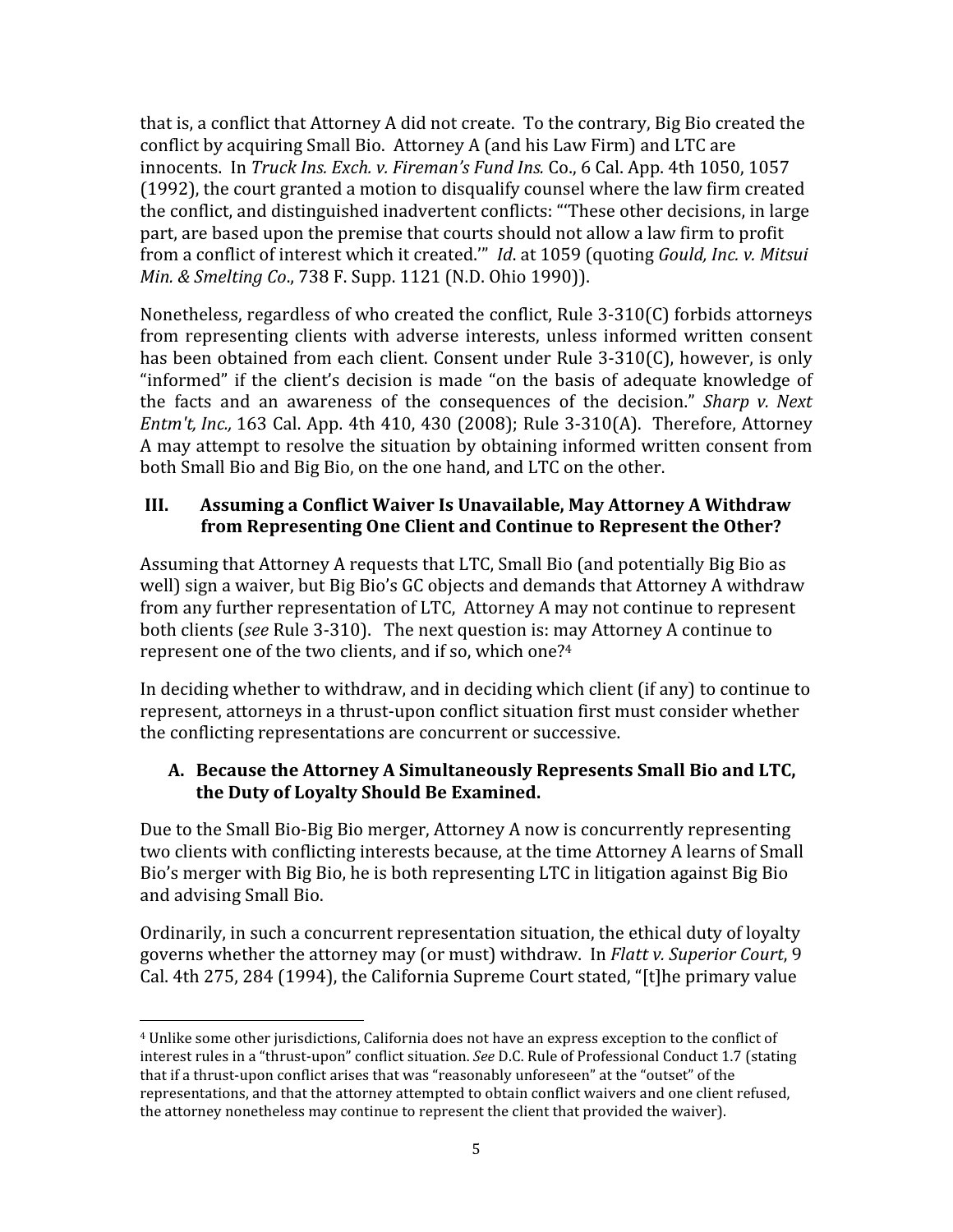at stake in cases of simultaneous or dual representation is the attorney's duty – and the client's legitimate expectation - of *loyalty*, rather than confidentiality." (Emphasis in original). See also Anderson v. Eaton, 211 Cal. 113, 116 (1931) (duty of loyalty requires a lawyer "to protect his client in every possible way, and it is a violation of that duty for him to assume a position adverse or antagonistic to his client …. [A lawyer may not assume] any relation which would prevent him from devoting his entire energies to his client's interests."). Certain Underwriters v. Argonaut Insurance Co., 264 F. Supp. 2d 914, 919 (N.D. Cal. 2003), applied Morrison Knudsen to a conflicting concurrent representation situation and emphasized the duty of loyalty owed to each client. See also CalWest Nurseries, Inc. v. Super. Ct., 129 Cal. App. 4th 1170, 1174-76 (2005) (discussing concurrent representation principles under Rule 3-310(C) in circumstances other than those in Morrison Knudsen and Brooklyn Navy Yard).

Where an attorney must choose between an *existing* client and a *prospective* client from whom she had obtained confidential information, the California Supreme Court has stated that, "so inviolate is the duty of loyalty to an existing client that not even by withdrawing from the relationship can an attorney evade it." Flatt , 9 Cal. 4th at 288 (emphasis added). The Flatt Court found no liability for malpractice because the attorney had no duty to inform the prospective client of the impending statute of limitations in a potential lawsuit against an existing client of the firm – in fact, the attorney's duty of loyalty to the existing client forbade her from giving this information. The court noted that withdrawal from representing the prospective client was mandatory under the circumstances. Id. at 289-91. The Court noted, however, that the duty of loyalty would not require the same result (*i.e.*, withdrawal from the later-retained client) where – as in Attorney A's case - the attorney had devoted substantial resources to both clients. *Id.* at 290, n.6.<sup>5</sup>

Another factor in evaluating whether the duty of loyalty permits Attorney A's withdrawal from one client and his continued representation of the other is the socalled "hot potato rule," which bars "curing dual representation conflicts by the expedient of severing the relationship with the preexisting client." Flatt, 9 Cal. 4th at 288. Courts may consider an attorney's knowledge of the conflict prior to undertaking the adverse representation. See Truck Ins. Exch., 6 Cal. App. 4th at 1057 ("a law firm that knowingly undertakes adverse concurrent representation may not avoid disqualification by withdrawing from the representation of the less favored client before hearing."). In this case, Attorney A did not "knowingly" undertake such adverse representation. However, to the extent Big Bio is larger and

 $\overline{a}$ 

 $5$  Compare Gould 738 F. Supp. at 1127 (acknowledging that a law firm that "acquired" a conflict of interest when a company acquired its preexisting client could withdraw from *either* the preexisting client and its new parent, or the new parent's litigation adversary, whom the firm also represented) with Cascades Branding Innovation, LLC v. Walgreen Co., No. 11 C 2519, 2012 U.S. Dist. LEXIS 61750 (N.D. Ill. May 3, 2012) (considering the importance of the transfer of confidential information in the context of a prospective client negotiation, and concluding that a law firm was disqualified from representing a long time client because the adverse prospective client had provided confidential information that pertained to its core litigation strategies).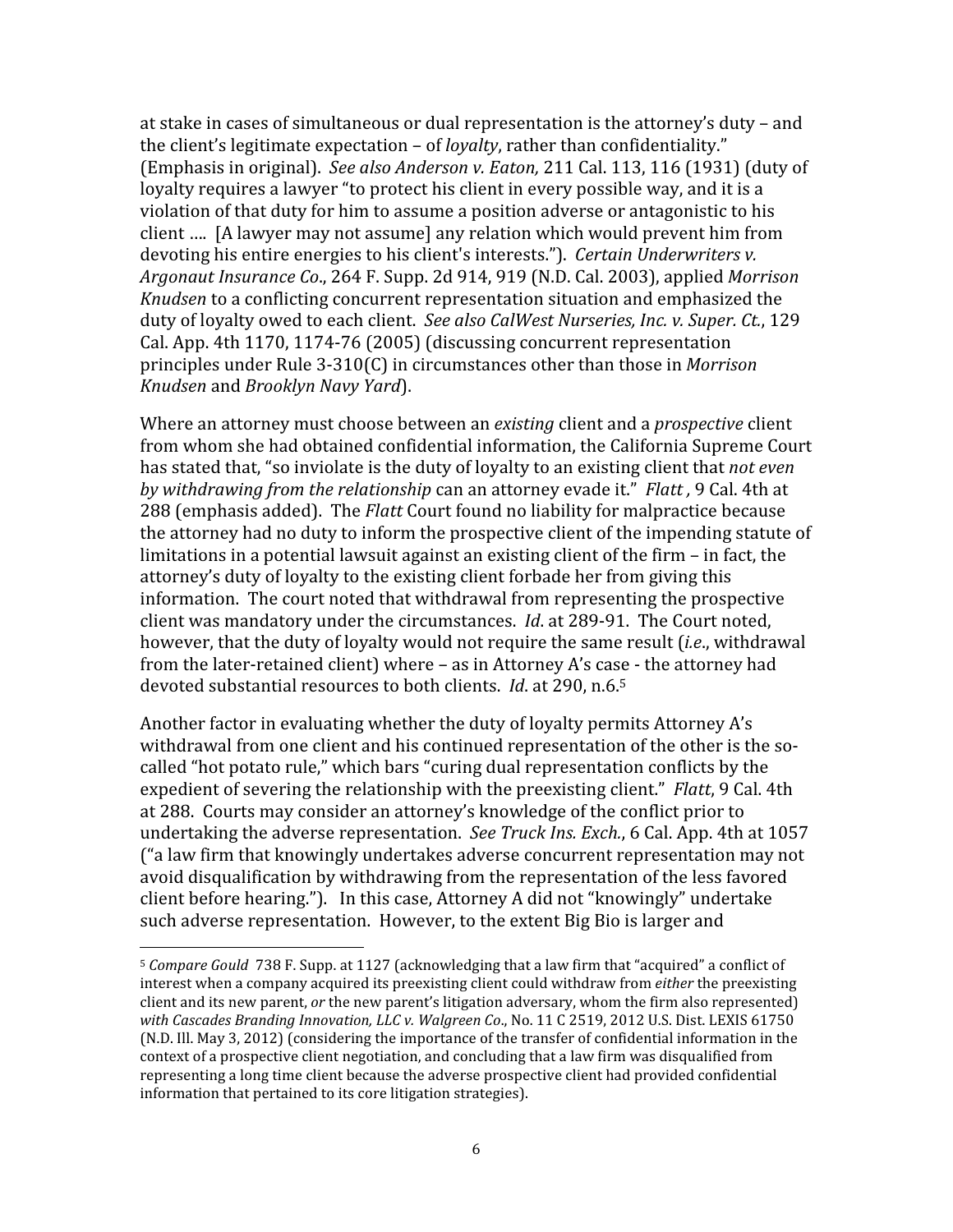potentially more lucrative than LTC, Attorney A should take care to assess its ethical obligations to each client (such as the ethical requirements for withdrawal, discussed below) and not simply drop LTC to appease Big Bio.

# B. Attorney A Also Should Consider the Duty of Confidentiality.

Therefore, while the duty of loyalty may permit – or even require – an attorney in a thrust-upon conflict situation from withdrawing from representing one or both clients, the attorney also should examine his or her ethical duty of confidentiality

In a thrust-upon conflict situation in which the attorney has withdrawn from representing one client but continues to represent the other, the successive representation rules may apply. See Truck Ins. Exch., 6 Cal. App. 4th at 1057. These successive representation rules dictate that the attorney may continue to represent one of the clients, but only if his representation of that client is not substantially related to his representation of the client from whom he has withdrawn.

Truck Insurance Exchange dealt with a concurrent representation situation due to a conflict that was known to the attorney from the outset – that is, Truck Insurance Exchange is not a thrust-upon conflicts case.

Despite this, the court opined that:

When counsel, upon discovery and absent consent, immediately withdraws from a concurrent adverse representation, the proper disqualification standard is expressed in the former representation rule. Otherwise, to require disqualification for the mere happenstance of an unseen concurrent adverse representation – where the representations are not substantially related and client confidences are not endangered – would unfairly prevent a client from retaining counsel of choice and would penalize an attorney who had done no wrong.

Id. at 1058 (first emphasis added).

Consequently, if Attorney A withdraws from representing Small Bio (now Big Bio's subsidiary), and if Attorney A seeks to continue to represent LTC in the Litigation against Big Bio, Truck Insurance Exchange suggests, and we agree, that the attorney's ethical obligations should be the same as in a successive representation situation because this was a thrust-upon conflict for Attorney A.

The primary ethical duty implicated in a successive representation conflict is that of confidentiality. Flatt, 9 Cal. 4th at 283. Rule 3-100 bars disclosure of confidential client information (as defined by California Business and Professions Code section 6068(e)(1)) without client consent.

When a former client seeks to disqualify an attorney from representing a successive client with adverse interests, the question is whether there is a "substantial relationship" between the two matters. See, e.g., Flatt, 9 Cal. 4th at 283; Morrison, 69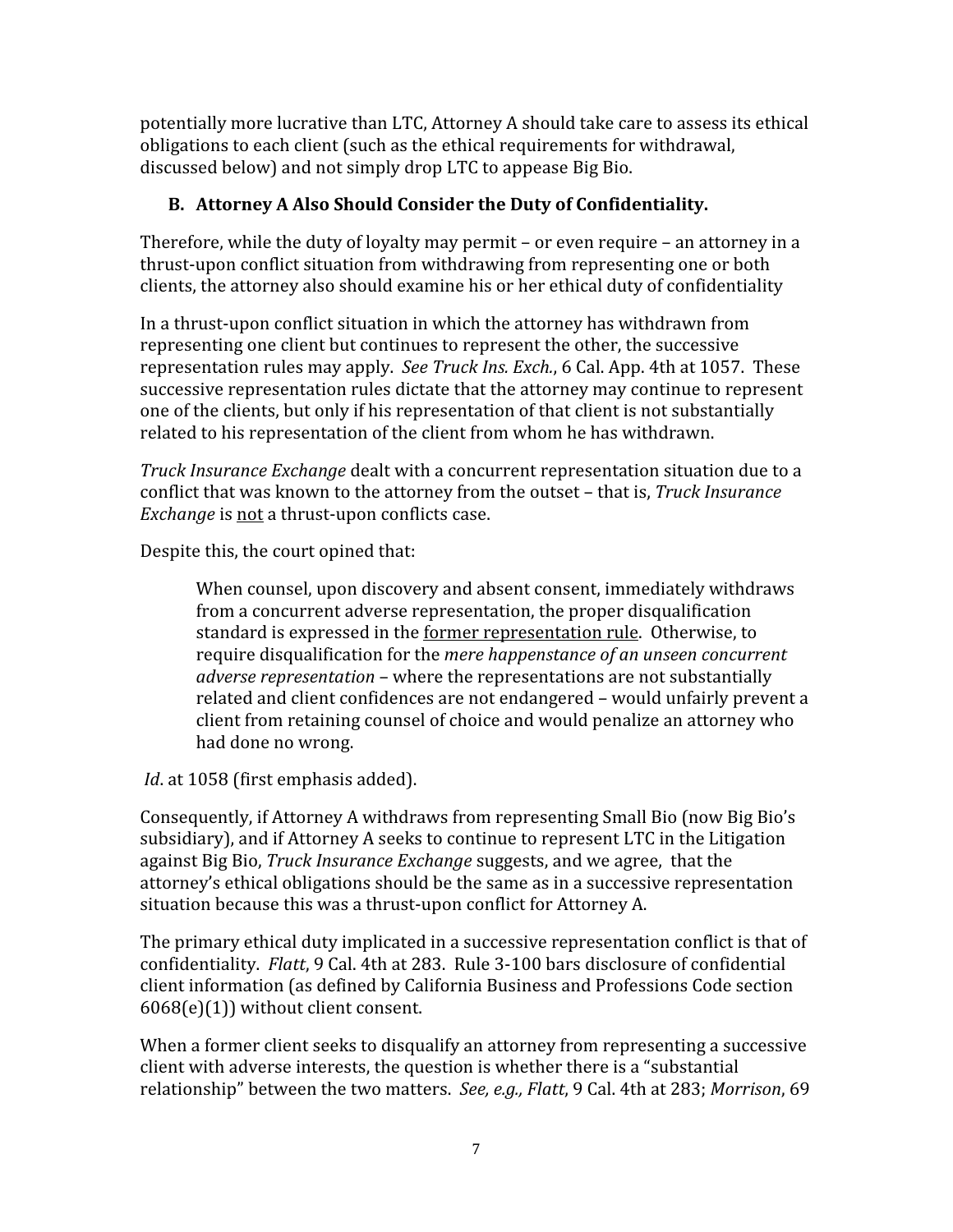Cal. App. 4th at 230. This "substantial relationship" test requires an examination of the similarity (or lack thereof) of the factual and legal issues involved in the successive matters, the extent of the attorney's involvement, and whether the attorney received confidential information about the former client that could give its adversary a "significant practical advantage" against it. Morrison Knudsen, 69 Cal. App. 4th at 234, 237, 253.

Thus, in Morrison Knudsen, the court found that the attorney who represented the parent corporation (Morrison Knudsen) had received sufficient confidential information regarding the potential liability of subsidiary Centennial that he was barred by conflict from later representing the District in its lawsuit against Centennial.

Because Attorney A has only been representing Small Bio, post-merger, for a very short time, and given the present nature of the parent-subsidiary relationship, it is unlikely Attorney A has obtained confidential information about Big Bio via Small Bio that could assist him in representing LTC in LTC v. Big Bio.

Due to the thrust-upon nature of the conflict, as long as Attorney A received no confidential information that is "substantially related" to the litigation or would give LTC a "significant practical advantage" against Big Bio, and as long as Attorney A complies with all the ethical duties described above, we conclude that Attorney A may be ethically permitted to continue to represent LTC. If, however, Attorney A has received from Small Bio information about Big Bio that is substantially related to the Litigation, Attorney A must withdraw from representing LTC in the Litigation.

In all, there is a possibility that the "thrust-upon" conflict could be viewed as a concurrent one requiring per se disqualification. However, since a "thrust-upon" conflict situation involves the competing interests of "innocent" parties, we believe that Truck Insurance Exchange's reasoning is not only correct, but also provides the best articulation of an attorney's ethical obligations when facing a "thrust-upon" conflict dilemma.

# C. Duty To Abide by Ethical Rules Pertaining To Withdrawal from Representation.

If Attorney A decides to withdraw from representing Small/Big Bio, or LTC, or both, Rule 3-700(A) & (B) applies.

Thus, in addition to requiring that attorneys comply with any court rule that requires permission to withdraw, Rule 3-700(A)(2) states that, "a member shall not withdraw from employment until the member has taken reasonable steps to avoid reasonably foreseeable prejudice to the rights of the client." According to this Rule, these steps include, "giving due notice to the client, allowing time for employment of other counsel, complying with Rule 3-700(D) [regarding return of client papers and property], and complying with applicable laws and rules."